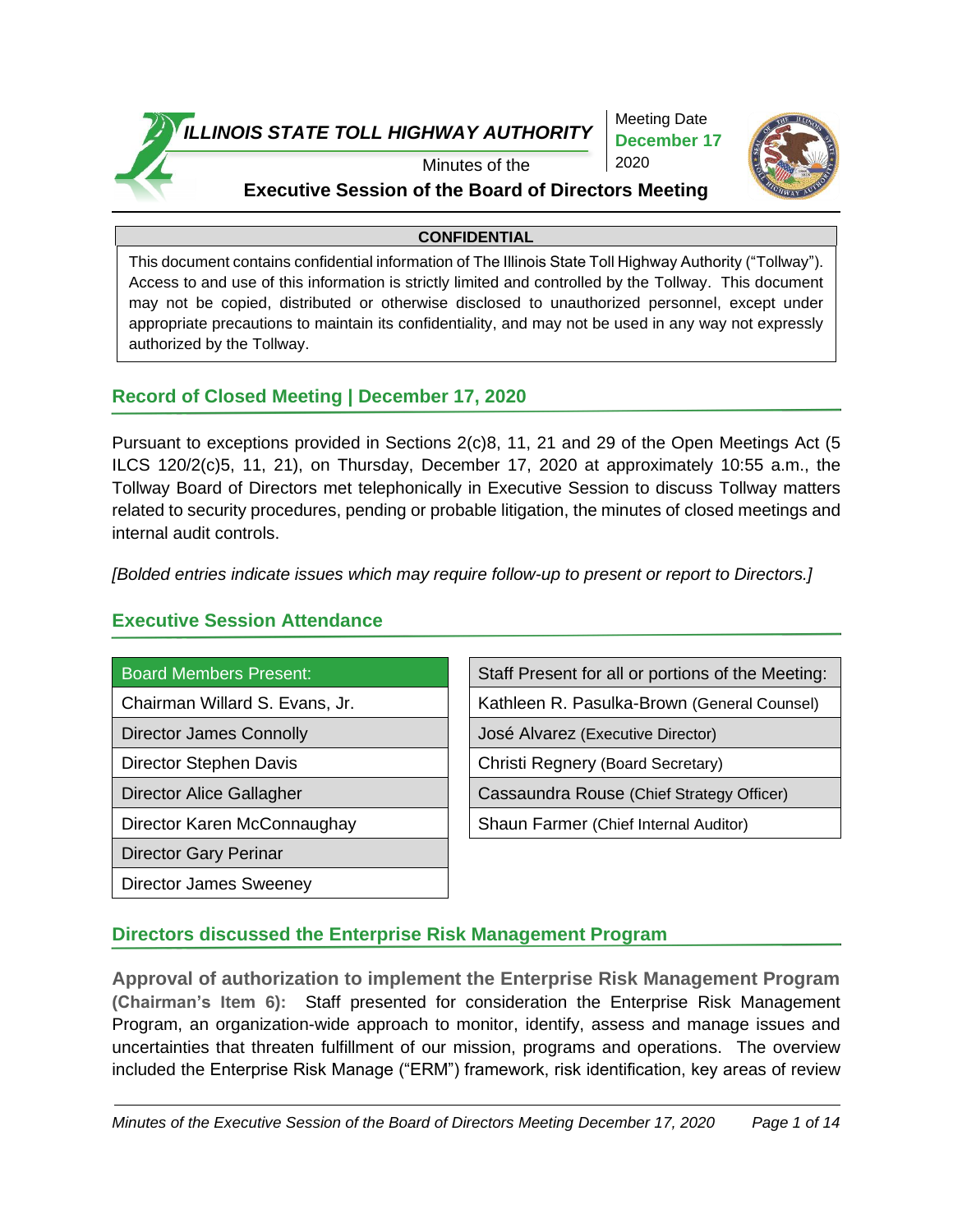

and risk mitigation plans. Directors and staff discussed the use of outside consultants, the program's timing and the formal structure of risk communication to Directors.

[*Cassaundra Rouse and Shawn Farmer departed the meeting at this time*.]

# **Directors discussed the minutes of a closed session meeting**

Chairman Evans raised for consideration the Minutes of the Executive Session of the November 19, 2020 Board of Directors meeting and inquired whether there are any questions, concerns or requests for amendment. Hearing nothing, Chairman Evans advised the Board that action on the Minutes will occur upon return to the public session of the meeting.

# **Directors discussed pending or probable litigation**

*[Discussions related to litigation and litigation strategy are redacted.]*

# **Re-Enter Public Session**

There being no further Executive Session business, Chairman Evans entertained a motion to reenter the public session of the regular Board Meeting. Director McConnaughay made such a motion, seconded by Director Connolly. Chairman Evans asked that the roll be called on the motion, the vote of yeas and nays being as follows:

Yeas: Director Connolly, Director McConnaughay, Director Davis, Director Gallagher, Director Perinar, Director Sweeney, Chairman Evans (7)

Nays: (0)

The motion PASSED.

The Executive Session concluded at approximately 11:55 a.m.

Minutes taken by:  $\frac{1}{s}$  /s/ on original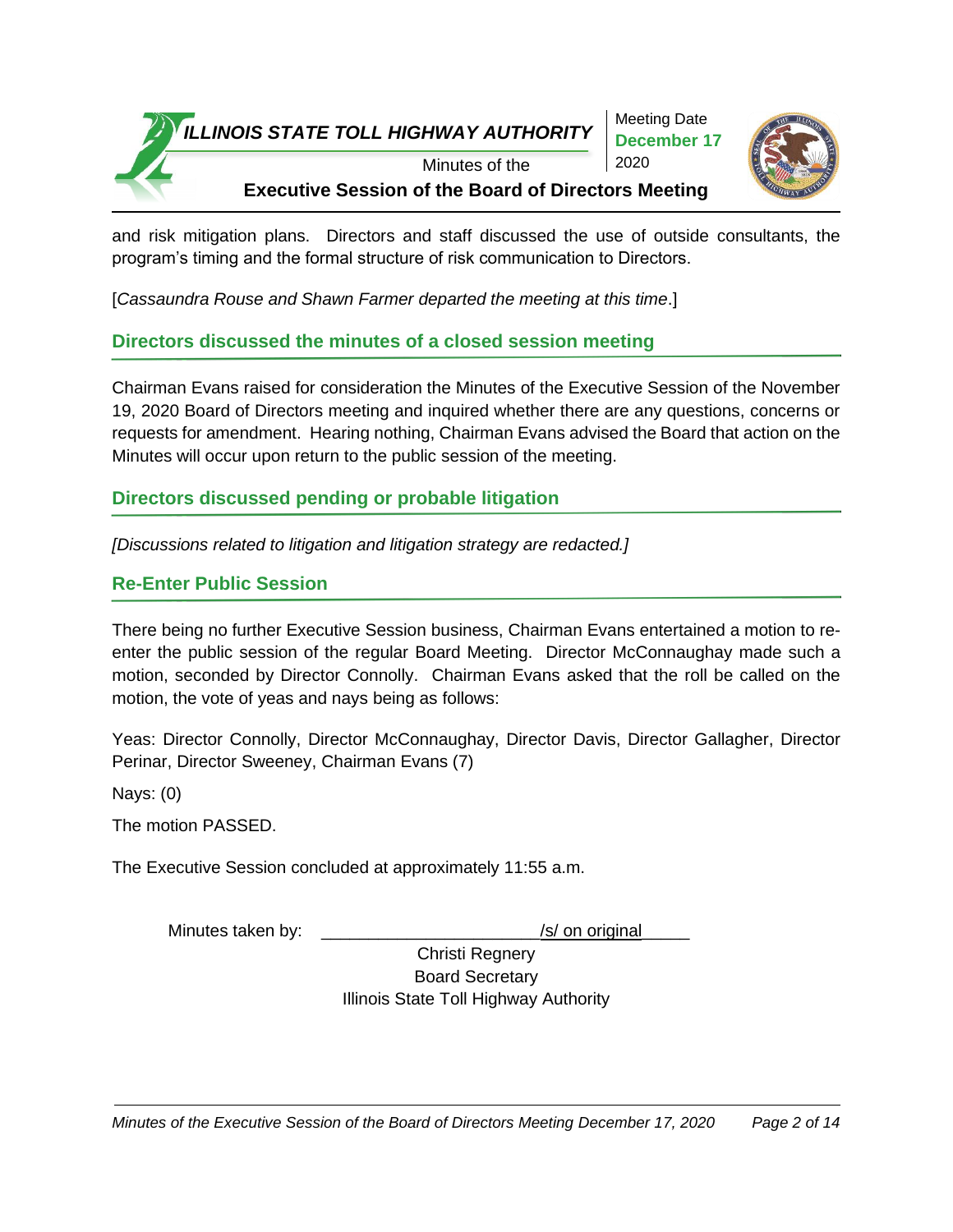

Meeting Date **January 28**  2021



### Minutes of the **Executive Session of the Board of Directors Meeting**

### **CONFIDENTIAL**

This document contains confidential information of The Illinois State Toll Highway Authority ("Tollway"). Access to and use of this information is strictly limited and controlled by the Tollway. This document may not be copied, distributed or otherwise disclosed to unauthorized personnel, except under appropriate precautions to maintain its confidentiality, and may not be used in any way not expressly authorized by the Tollway.

### **Record of Closed Meeting | January 28, 2021**

Pursuant to exceptions provided in Sections 2(c)5, 11, 21 and 29 of the *Open Meetings Act* on Thursday, January 28, 2021 at approximately 11:20 a.m., the Tollway Board of Directors met telephonically in Executive Session to discuss Tollway matters related to the purchase or lease of real property, pending or probable litigation, minutes of closed meetings and internal audit controls.

*[Bolded entries indicate issues which may require follow-up to present or report to Directors.]*

| <b>Board Members Present:</b>  | Staff Present for all or portions of the Meeting: |
|--------------------------------|---------------------------------------------------|
| Chairman Willard S. Evans, Jr. | Kathleen R. Pasulka-Brown (General Counsel)       |
| Director James Connolly        | José Alvarez (Executive Director)                 |
| Director Stephen Davis         | Christi Regnery (Board Secretary)                 |
| Director Alice Gallagher       | Cassaundra Rouse (Chief Strategy Officer)         |
| Director Karen McConnaughay    | Shaun Farmer (Chief Internal Auditor)             |
| <b>Director Gary Perinar</b>   | Chris Jeffery (Baker Tilly)                       |
| Director James Sweeney         | Eric Wunderlich (Baker Tilly)                     |
|                                | Melanie Varghees (Baker Tilly)                    |

### **Executive Session Attendance**

# **Directors discussed Internal Audit Controls**

**Sox Internal Audit Assistance and Compliance Controls:** Staff reported that the Tollway engaged Baker Tilly to conduct a SOX internal audit assistance and a compliance control review of the Tollway's procurement processes. Staff then introduced members of the Baker Tilly consulting team to provide a progress report to the Directors.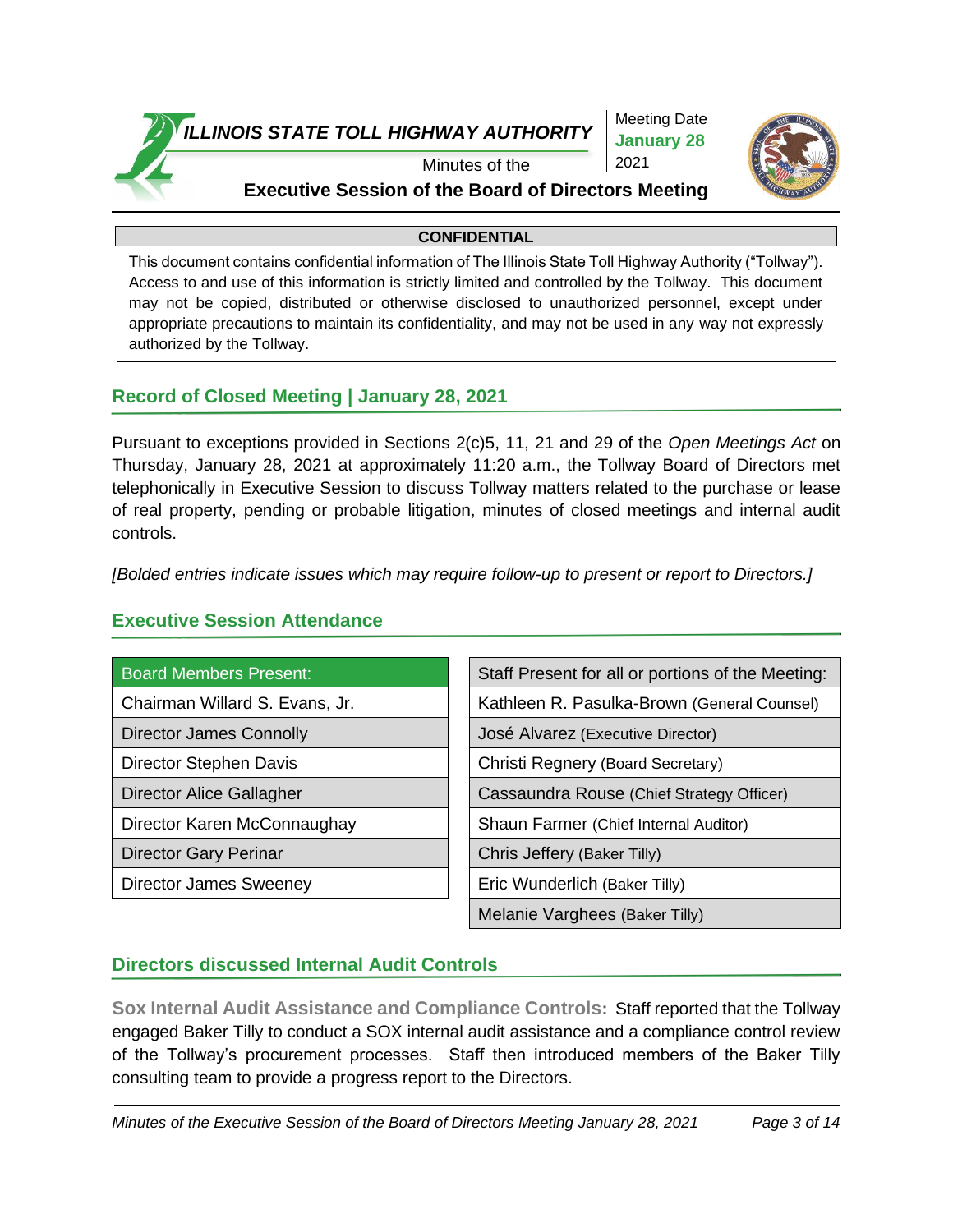Meeting Date **January 28**  2021



Minutes of the **Executive Session of the Board of Directors Meeting**

*[Discussion related to information security procedures are redacted.]* Upon conclusion of the presentation, Chairman Evans noted that Baker Tilly consultants are available to meet individually with Directors if requested.

[*Cassaundra Rouse, Shaun Farmer and Baker Tilly staff departed the meeting at this time*.]

**Directors discussed land acquisition activities**

*[Discussions related to land acquisition are redacted.]*

**Directors discussed pending or probable litigation**

*[Discussions related to litigation and litigation strategy are redacted.]* 

# **Directors discussed pending or probable litigation**

General Counsel refreshed the Directors on a lawsuit filed against the Tollway in August 2019 by the Teamsters Health and Welfare Fund and the Teamsters Legal & Educational Assistance Fund, wherein plaintiffs claimed the Tollway was liable for an amount well in excess of \$25,000,000 for insufficient contribution payments and unpaid past and future contributions. She reported that on January 12, 2021, the court granted the Tollway's motion for reconsideration and dismissed the plaintiffs' remaining claims and their lawsuit.

*[Discussions related to litigation and litigation strategy are redacted.]*

# **Directors discussed the minutes of a closed session meeting**

Chairman Evans raised for consideration the Minutes of the Executive Session of the December 17, 2020 Board of Directors meeting and inquired whether there are any questions, concerns or requests for amendment. Hearing nothing, Chairman Evans advised the Board that action on the Minutes will occur upon return to the public session of the meeting.

# **Directors discussed the executive session minutes for public release**

Chairman Evans next raised for consideration the executive session minutes proposed for public release, explaining that, in accordance with the Open Meetings Act, the Board performs a semiannual review of the written minutes of all closed session meetings to determine if there is any content for which confidential treatment is no longer required. A Director inquired generally about older content of minutes that remains redacted and whether any of the minutes of closed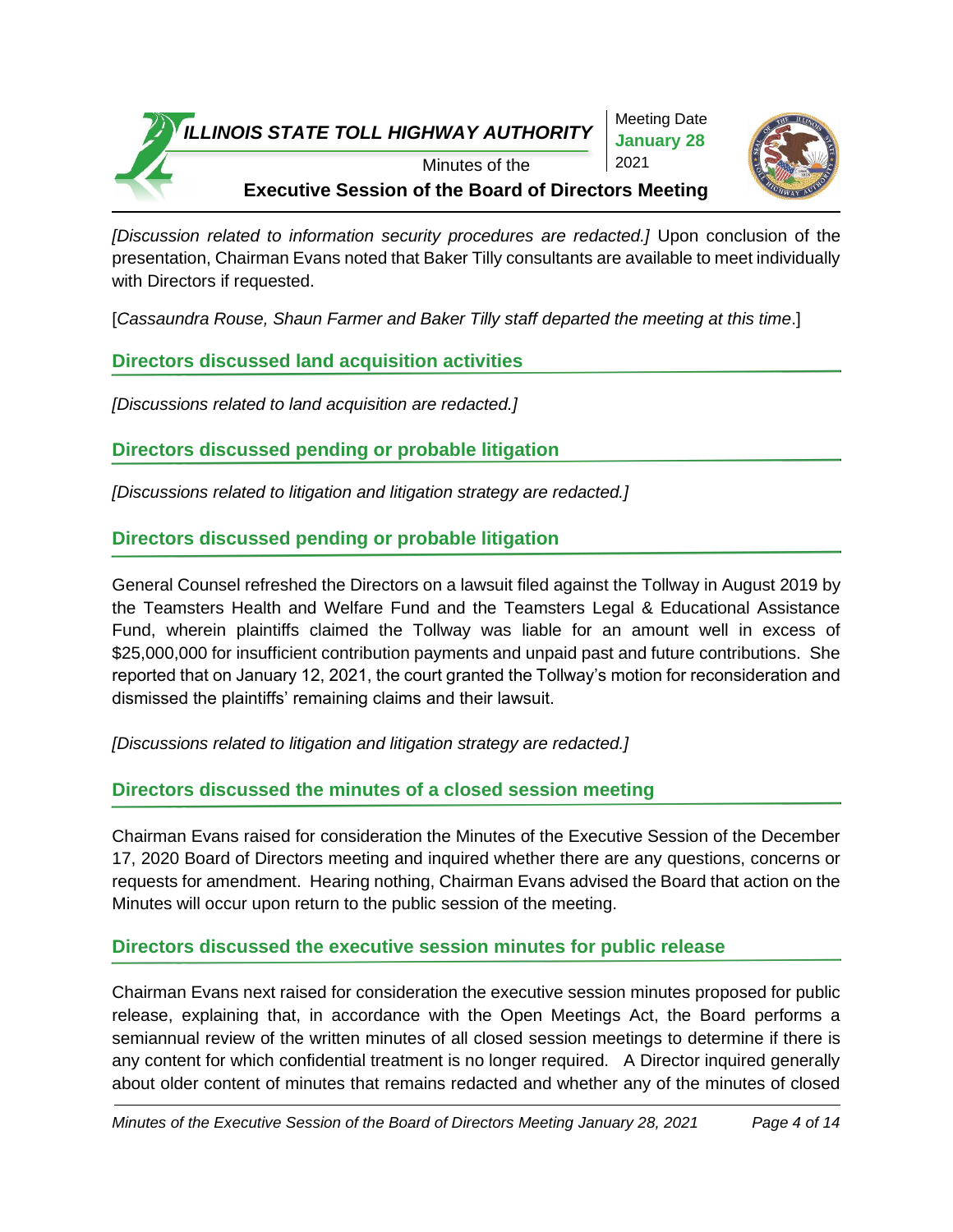Meeting Date **January 28**  2021



Minutes of the **Executive Session of the Board of Directors Meeting**

session meetings have been released previously. Staff explained that the redacted minutes of all closed session meetings are reviewed for release semiannually. Staff clarified that contents which are indicated as redacted (red-lined in Directors copy) still require confidential treatment and will not be disclosed. Hearing no further questions, Chairman Evans advised the Board that action on the minutes for public release will occur upon return to the public session of the meeting.

### **Re-Enter Public Session**

There being no further Executive Session business, Chairman Evans entertained a motion to reenter the public session of the regular Board Meeting. Director McConnaughay made such a motion, seconded by Director Connolly. Chairman Evans asked that the roll be called on the motion, the vote of yeas and nays being as follows:

Yeas: Director Connolly, Director McConnaughay, Director Davis, Director Gallagher, Director Paddock, Director Perinar, Director Sweeney, Chairman Evans (8)

Nays: (0)

The motion PASSED.

The Executive Session concluded at approximately 12:51 p.m.

Minutes taken by: \_\_\_\_\_\_\_\_\_\_\_\_\_\_\_\_\_\_\_\_\_\_\_\_\_\_\_\_\_\_\_\_\_/s/ on original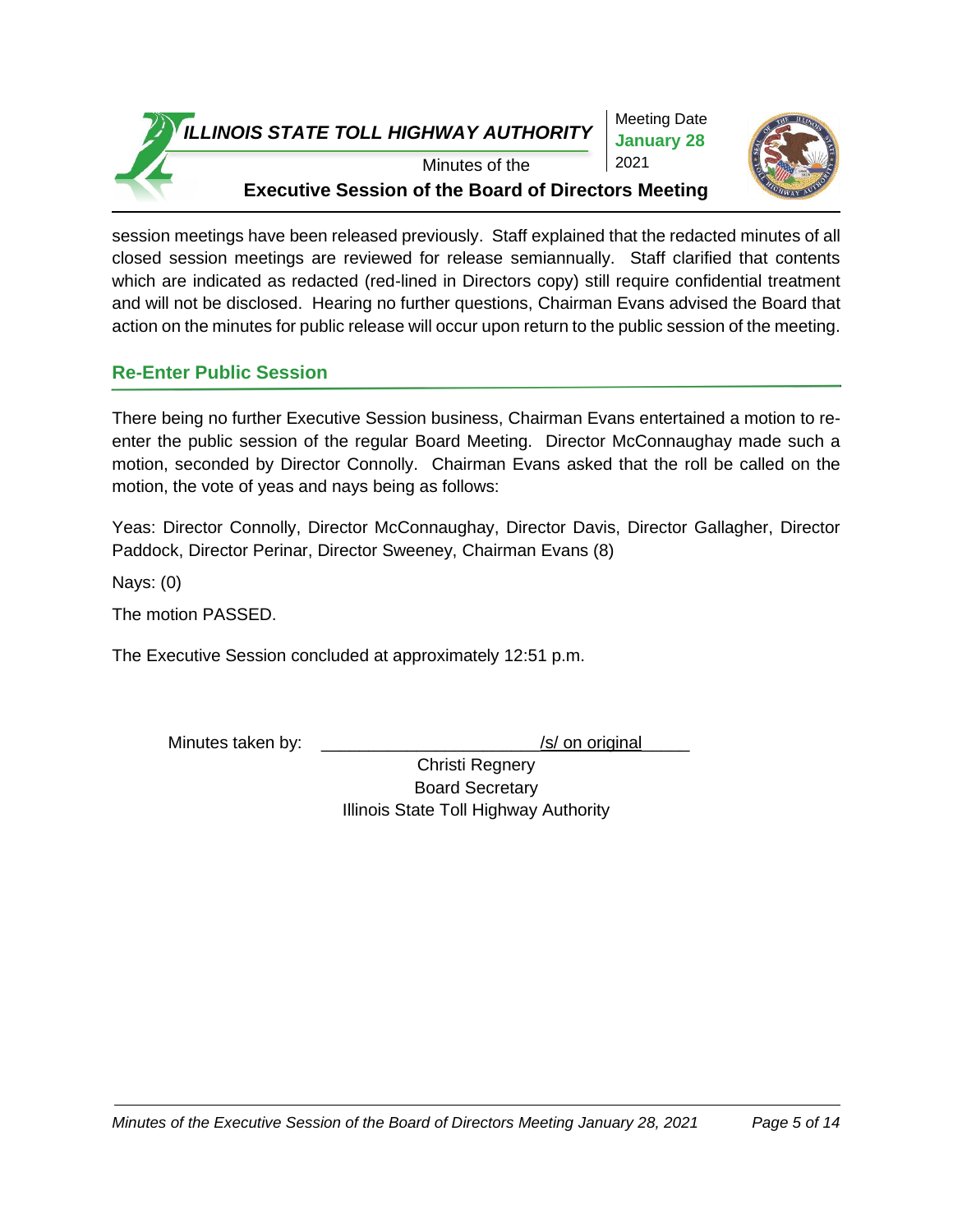

Meeting Date **February 25**  2021



# Minutes of the

# **Executive Session of the Board of Directors Meeting**

### **CONFIDENTIAL**

This document contains confidential information of The Illinois State Toll Highway Authority ("Tollway"). Access to and use of this information is strictly limited and controlled by the Tollway. This document may not be copied, distributed or otherwise disclosed to unauthorized personnel, except under appropriate precautions to maintain its confidentiality, and may not be used in any way not expressly authorized by the Tollway.

### **Record of Closed Meeting | February 25, 2021**

Pursuant to exceptions provided in Sections 2(c)1, 8, 11, 21 and 29 of the *Open Meetings Act* on Thursday, February 25, 2021 at approximately 11:20 a.m., the Tollway Board of Directors met telephonically in Executive Session to discuss Tollway matters related to personnel, security procedures, pending or probable litigation, minutes of closed meetings and internal audit controls.

*[Bolded entries indicate issues which may require follow-up to present or report to Directors.]*

### **Executive Session Attendance**

Director Jacqueline Gomez

Director Karen McConnaughay

Director Scott Paddock

Director Gary Perinar

Director James Sweeney

Board Members Present: Staff Present for all or portions of the Meeting:

Chairman Willard S. Evans, Jr. Kathleen R. Pasulka-Brown (General Counsel)

Director James Connolly **Connolly** José Alvarez (Executive Director)

Director Stephen Davis **Christi** Regnery (Board Secretary)

Director Alice Gallagher Joe Joe Kambich (Chief of Information Technology)

### **Inspector General's Summary Activity Report**

Chairman Evans informed Directors that due to a family emergency, T.J. Hengesbach, Tollway Inspector General, would not be available to provide a briefing for the Board on items likely to be included in the Office of Inspector General's ("OIG's") Summary Activity Report (to be formally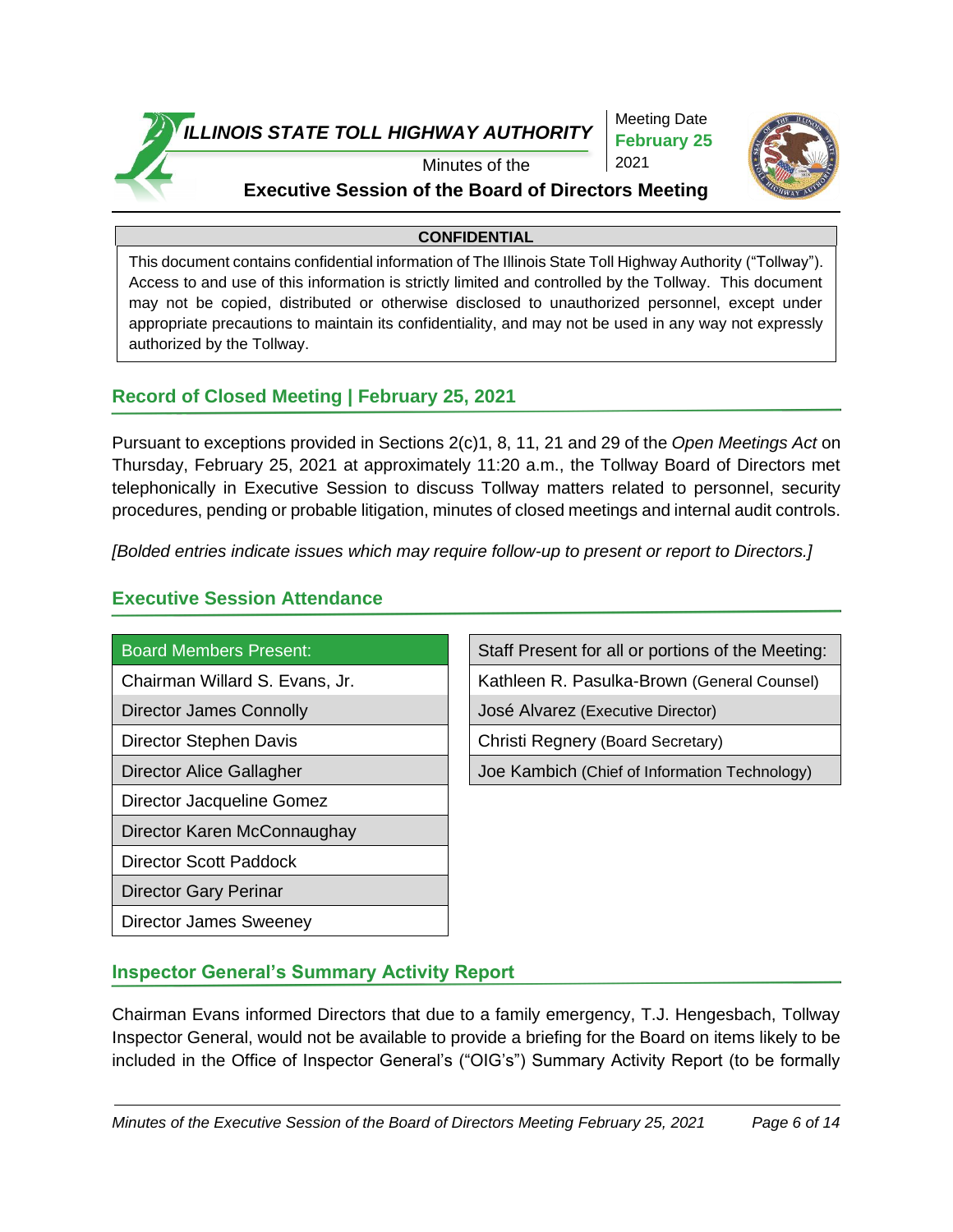

presented in March). He noted that Directors have been provided a summary memo prepared by Mr. Hengesbach and may contact him directly if they have questions.

**Directors discussed security procedures**

Chief of Information Technology, Joe Kambich, presented to Directors an overview of cybersecurity governance measures and how they have been adapted to respond to the Covid-19 crisis. Mr. Kambich addressed the agency's top cybersecurity risks, how these risks are being managed, measurement of cyber risk and related financial impacts, response protocols and future plans for the Information Technology department.

*[Discussion related to information security procedures are redacted.]* 

[*Mr. Kambich departed the meeting at this time*.]

### **Directors discussed the minutes of a closed session meeting**

Chairman Evans raised for consideration the Minutes of the Executive Session of the January 28, 2021 Board of Directors meeting and inquired whether there are any questions, concerns or requests for amendment. Hearing nothing, Chairman Evans advised the Board that action on the Minutes will occur upon return to the public session of the meeting.

**Directors discussed pending or probable litigation**

**Settlement Agreement (Legal Item 3 – Martam Construction Company, Inc.)** *[Discussions related to litigation and litigation strategy are redacted.]* She stated that the parties have agreed to settle Martam's lawsuit, and any and all claims associated therewith, for \$120,000.00.

*[Discussions related to litigation and litigation strategy are redacted.]* 

**Settlement Agreement (Legal Item 4 – Oracle America, Inc. and Mythics, Inc.)** General Counsel stated that *[Discussions related to litigation and litigation strategy are redacted.]*Tollway, Mythics and Oracle have now finalized a global settlement agreement regarding support service fees for Oracle products going forward.

*[Discussions related to litigation and litigation strategy are redacted.]* 

### **Re-Enter Public Session**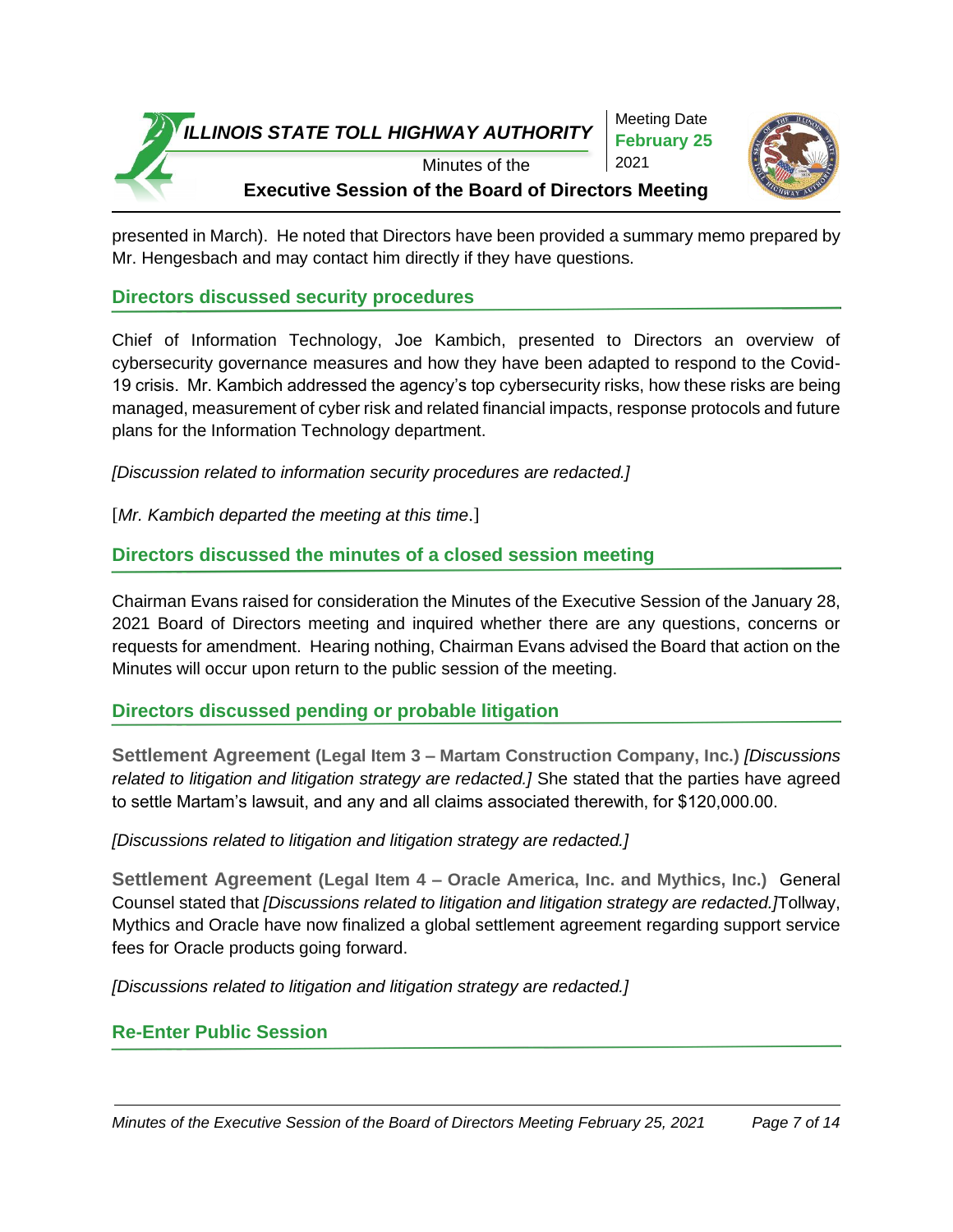

There being no further Executive Session business, Chairman Evans entertained a motion to reenter the public session of the regular Board Meeting. Director McConnaughay made such a motion, seconded by Director Connolly. Chairman Evans asked that the roll be called on the motion, the vote of yeas and nays being as follows:

Yeas: Director Connolly, Director Gomez, Director Davis, Director Gallagher, Director McConnaughay, Director Paddock, Director Perinar, Director Sweeney, Chairman Evans (9)

Nays: (0)

The motion PASSED.

The Executive Session concluded at approximately 12:30 p.m.

Minutes taken by:  $\sqrt{s}$  on original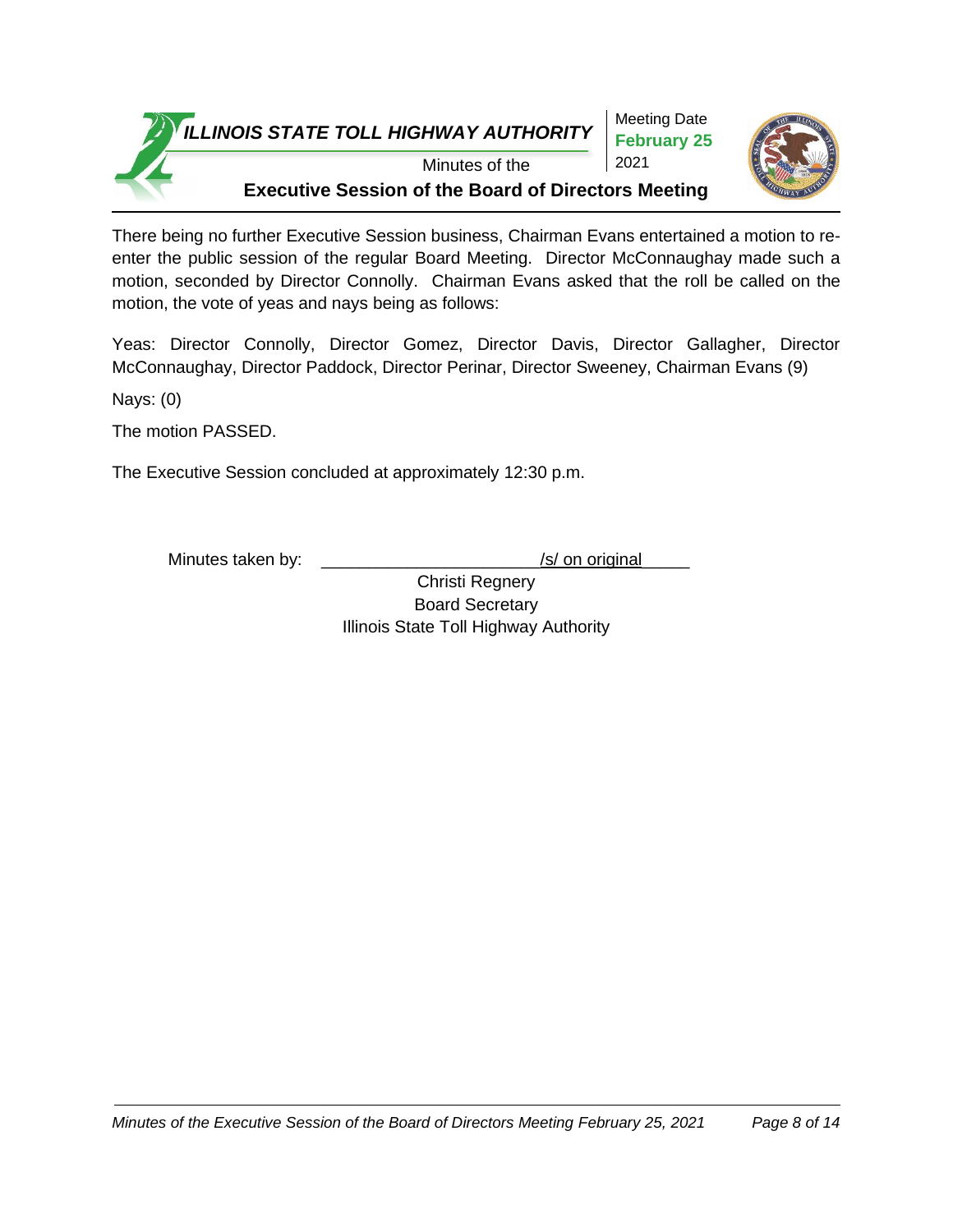

Meeting Date **March 25** 2021



### Minutes of the

### **Executive Session of the Board of Directors Meeting**

### **CONFIDENTIAL**

This document contains confidential information of The Illinois State Toll Highway Authority ("Tollway"). Access to and use of this information is strictly limited and controlled by the Tollway. This document may not be copied, distributed or otherwise disclosed to unauthorized personnel, except under appropriate precautions to maintain its confidentiality, and may not be used in any way not expressly authorized by the Tollway.

### **Record of Closed Meeting | March 25, 2021**

Pursuant to exceptions provided in Sections 2(c)5, 11 and 21 of the *Open Meetings Act* on Thursday, March 25, 2021 at approximately 11:26 a.m., the Tollway Board of Directors met telephonically in Executive Session to discuss Tollway matters related to purchase or lease of real property, pending or probable litigation and the minutes of closed meetings.

*[Bolded entries indicate issues which may require follow-up to present or report to Directors.]*

### **Executive Session Attendance**

Director Jacqueline Gomez

Director Karen McConnaughay

Director Scott Paddock

Director Gary Perinar

Board Members Present: Staff Present for all or portions of the Meeting:

Chairman Willard S. Evans, Jr. Kathleen R. Pasulka-Brown (General Counsel)

Director James Connolly **Connolly** José Alvarez (Executive Director)

Director Stephen Davis **Christi** Regnery (Board Secretary)

Director Alice Gallagher Rocco Zucchero (Chief Planning Officer)

### **Directors discussed the minutes of a closed session meeting**

Chairman Evans raised for consideration the Minutes of the Executive Session of the February 25, 2021 Board of Directors meeting and inquired whether there are any questions, concerns or requests for amendment. Hearing nothing, Chairman Evans advised the Board that action on the Minutes will occur upon return to the public session of the meeting.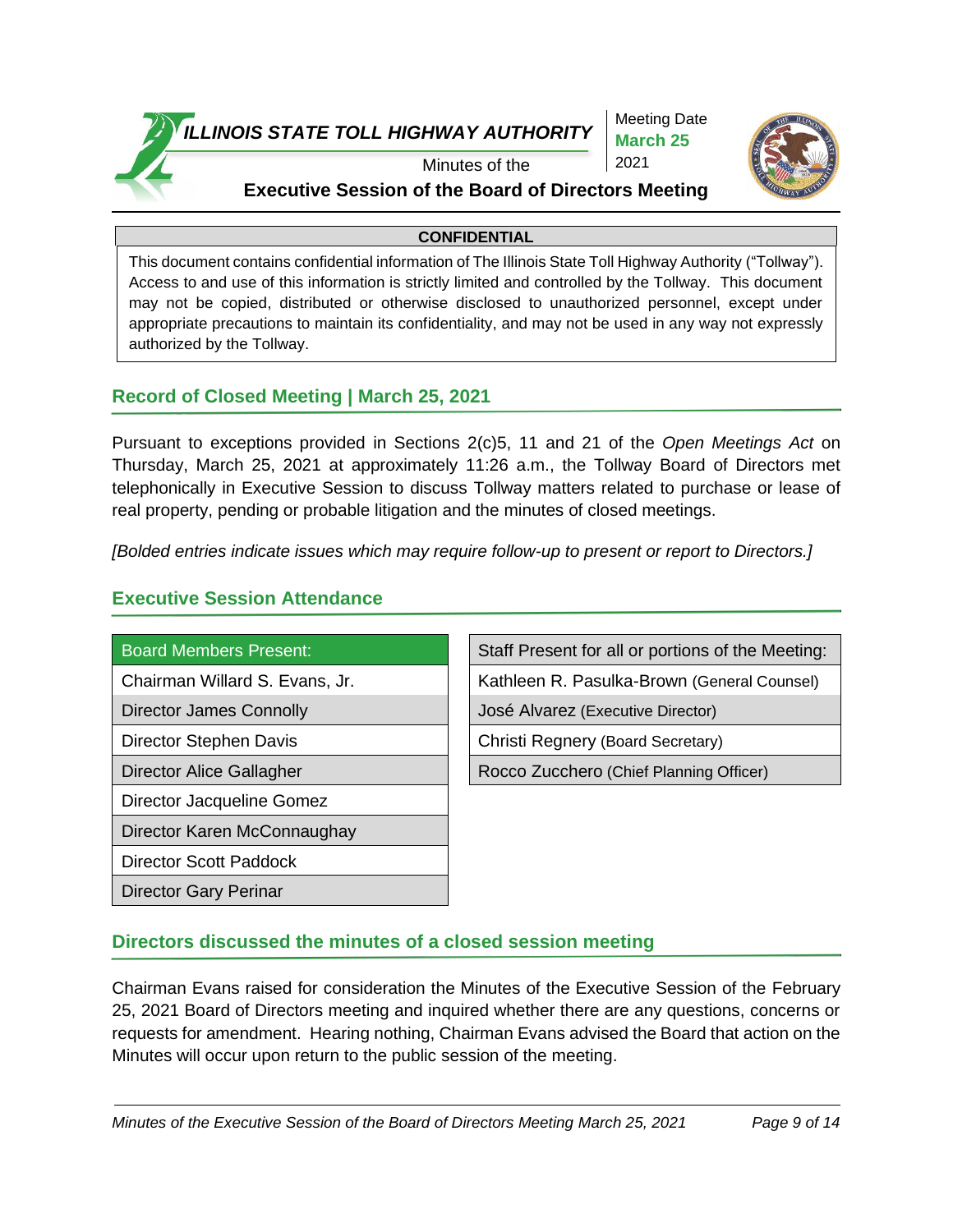

Meeting Date **March 25** 2021



**Executive Session of the Board of Directors Meeting**

**Directors discussed land acquisition activities**

*[Discussions related to land acquisition are redacted.*

**Directors discussed pending or probable litigation**

**Workers' Compensation – Jeffery Jaworski (Legal Item 5):** General Counsel provided a summary of the workers' compensation matter of Jeffery Jaworski, *[Discussions related to litigation and personnel matters are redacted.]*

General Counsel reported that a negotiated settlement between the parties has been reached for \$108,748.25, *[Discussions related to litigation and personnel matters are redacted.]*

[*Mr. Zucchero joined the meeting at this time*.]

**Directors discussed pending or probable litigation**

*[Discussions related to litigation and litigation strategy are redacted.]*

*[Director Davis departed the meeting during the Executive Session.]*

**Re-Enter Public Session**

There being no further Executive Session business, Chairman Evans entertained a motion to reenter the public session of the regular Board Meeting. Director McConnaughay made such a motion, seconded by Director Connolly. Chairman Evans asked that the roll be called on the motion, the vote of yeas and nays being as follows:

Yeas: Director McConnaughay, Director Connolly, Director Gallagher, Director Gomez, Director Paddock, Director Perinar, Chairman Evans (7)

Nays: (0)

The motion PASSED.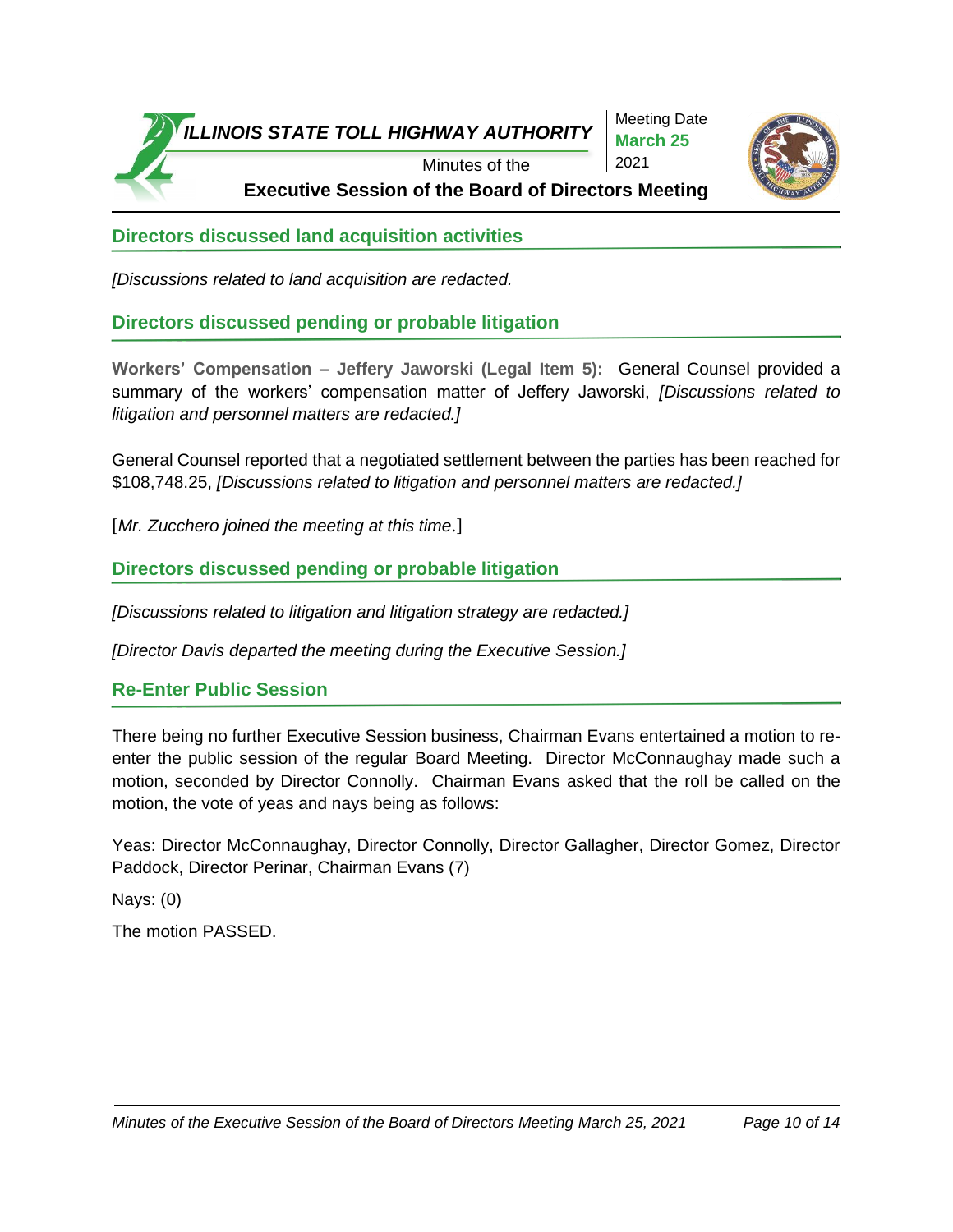

The Executive Session concluded at approximately 12:48 p.m.

Minutes taken by: \_\_\_\_\_\_\_\_\_\_\_\_\_\_\_\_\_\_\_\_\_\_\_\_\_\_\_\_\_\_\_\_/s/ on original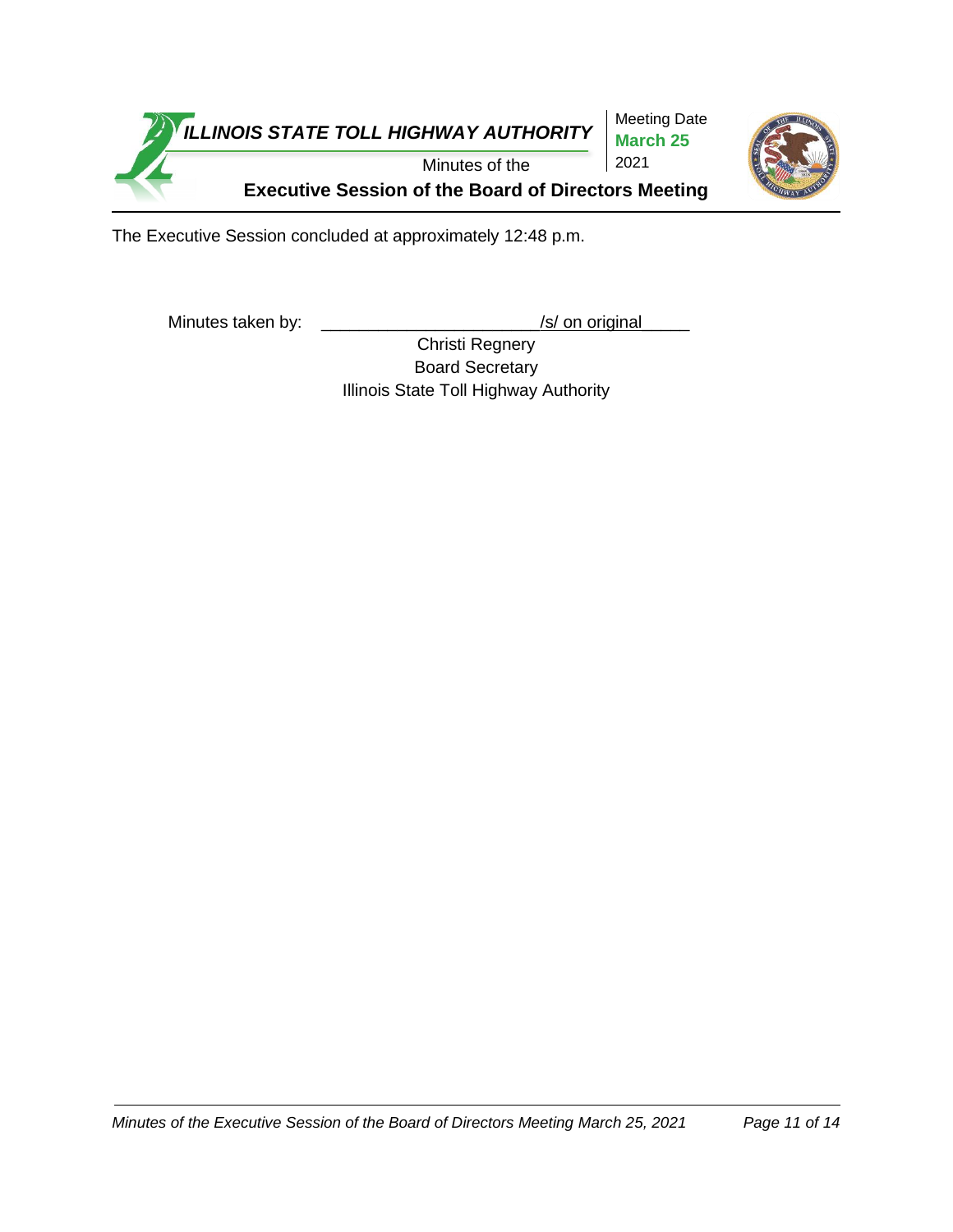

Meeting Date **April 22** 2021



### Minutes of the

### **Executive Session of the Board of Directors Meeting**

### **CONFIDENTIAL**

This document contains confidential information of The Illinois State Toll Highway Authority ("Tollway"). Access to and use of this information is strictly limited and controlled by the Tollway. This document may not be copied, distributed or otherwise disclosed to unauthorized personnel, except under appropriate precautions to maintain its confidentiality, and may not be used in any way not expressly authorized by the Tollway.

### **Record of Closed Meeting | April 22, 2021**

Pursuant to exceptions provided in Sections 2(c)5, 11 and 21 of the Open Meetings Act, 5 ILCS 120/2(c)5, 11 and 21, on Thursday, April 22, 2021 at approximately 11:10 a.m., the Tollway Board of Directors met telephonically in Executive Session to discuss Tollway matters related to purchase or lease of real property, pending or probable litigation and the minutes of closed meetings.

*[Bolded entries indicate issues which may require follow-up to present or report to Directors.]*

### **Executive Session Attendance**

Director Jacqueline Gomez

Director Karen McConnaughay

Director Scott Paddock

Director Gary Perinar

Board Members Present: Staff Present for all or portions of the Meeting:

Chairman Willard S. Evans, Jr. Kathleen R. Pasulka-Brown (General Counsel)

Director James Connolly José Alvarez (Executive Director)

Director Stephen Davis Christi Regnery (Board Secretary)

Director Alice Gallagher Rocco Zucchero (Chief Planning Officer)

### **Directors discussed the minutes of a closed session meeting**

Chairman Evans raised for consideration the Minutes of the Executive Session of the March 25, 2021 Board of Directors meeting and inquired whether there are any questions, concerns or requests for amendment. Hearing nothing, Chairman Evans advised the Board that action on the Minutes will occur upon return to the public session of the meeting.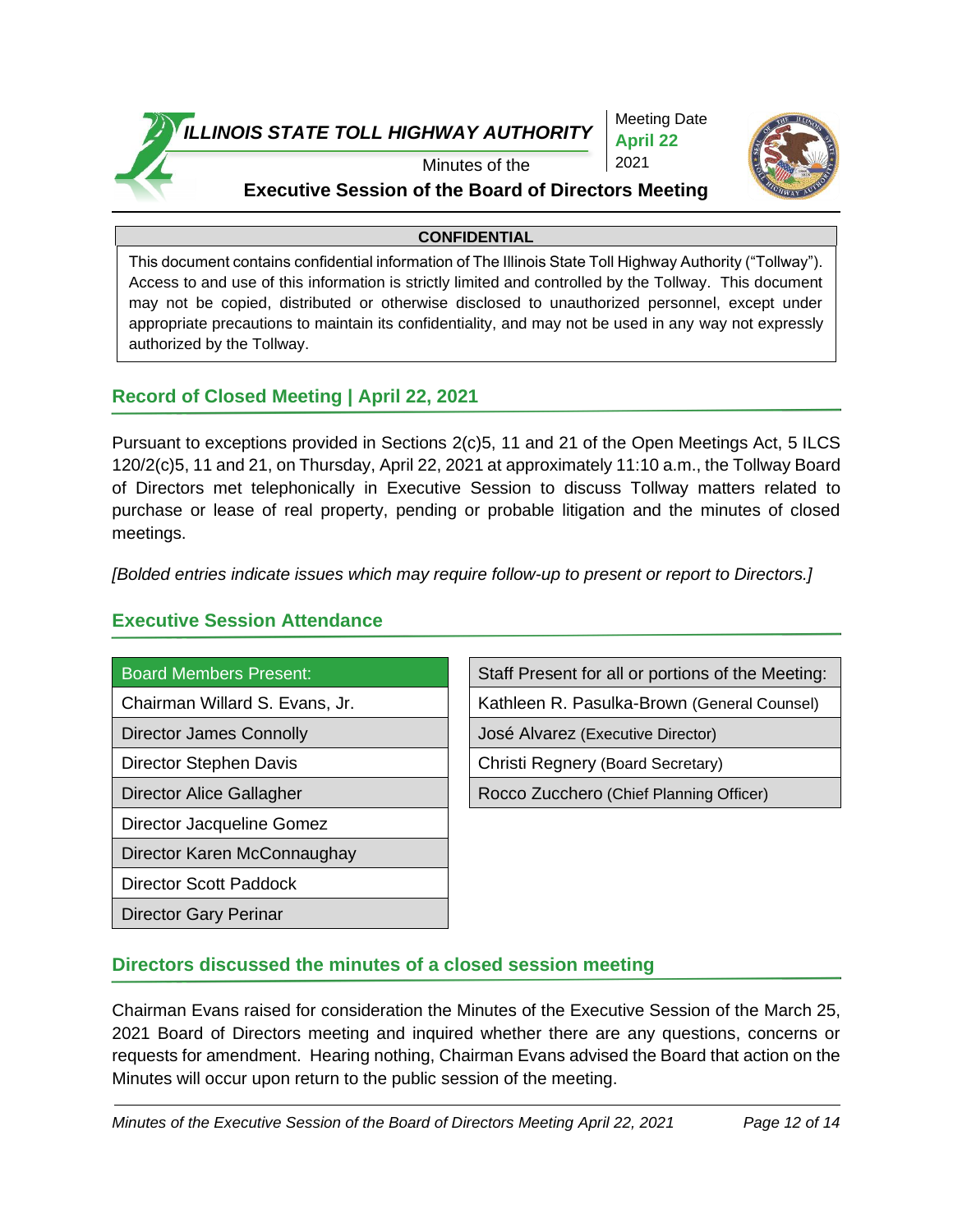

Meeting Date **April 22** 2021



**Executive Session of the Board of Directors Meeting**

# **Directors discussed pending or probable litigation**

**Settlement Agreement – ISTHA v. Bailey Development, L.L.C (Legal Item 2):** General Counsel provided a summary of an Administrative Real Estate Settlement relative to Parcel WA-1D-12-039 located at 11825 Franklin Avenue, Bensenville, IL, *[Discussion related to land acquisition and litigation strategy are redacted.]* General Counsel advised the Board that the parties have agreed to settle the matter for \$9,600,000.00, the amount established by the court as Preliminary Just Compensation.

**Authorization to Enter into Mediation – Estate of Samuel Gradman (Legal Item 3):** General Counsel provided a summary of this wrongful death action filed by the Estate of Samuel Gradman as the result of a multi-vehicle accident that occurred on December 15, 2017 on the Reagan Memorial Tollway (I-88). *[Discussions related to litigation and litigation strategy are redacted.]* 

**Workers' Compensation – John Bocskovits (Legal Item 4):** General Counsel provided a summary of the workers' compensation claims of John Bocskovits, *[Discussions related to litigation and personnel matters are redacted.*

General Counsel reported that two pre-trial conferences with an arbitrator resulted in a negotiated tentative lump-sum settlement of \$450,000.00, *[Discussions related to litigation and personnel matters are redacted.]*

# **Re-Enter Public Session**

There being no further Executive Session business, Chairman Evans entertained a motion to reenter the public session of the regular Board Meeting. Director Gallagher made such a motion, seconded by Director Gomez. Chairman Evans asked that the roll be called on the motion, the vote of yeas and nays being as follows:

Yeas: Director Gallagher, Director Gomez, Director Connolly, Director Davis, Director McConnaughay, Director Paddock, Director Perinar, Chairman Evans (8)

Nays: (0)

The motion PASSED.

The Executive Session concluded at approximately 11:34 a.m.